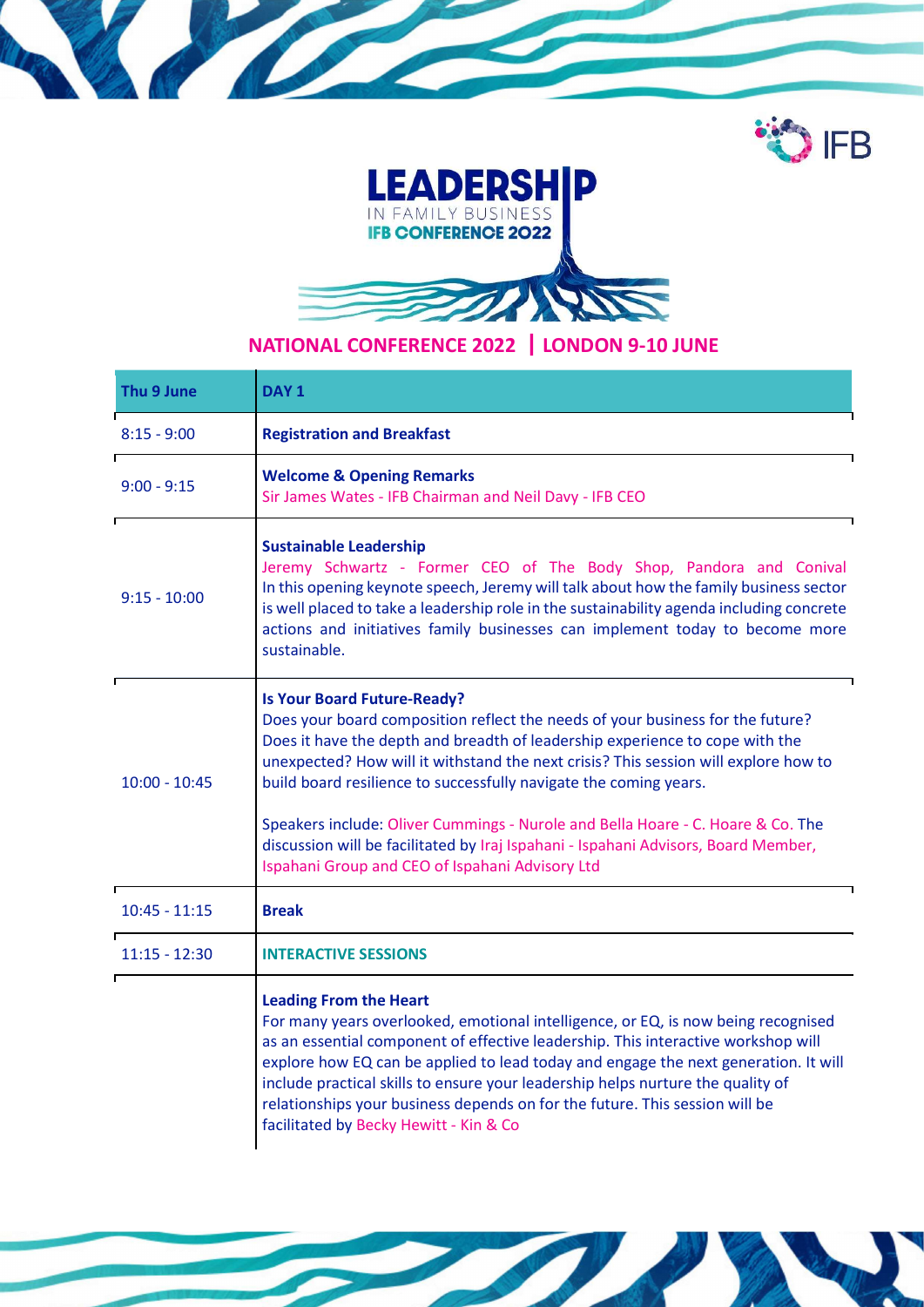|                 | The Leadership in Stepping Down                                                                                                                                                 |
|-----------------|---------------------------------------------------------------------------------------------------------------------------------------------------------------------------------|
|                 | Passing the baton to the next generation can be one of the hardest challenges any                                                                                               |
|                 | family business leader will face. It requires self-awareness, courage of your own<br>convictions, trust in those you handover to, and a willingness to let go. In this          |
|                 | workshop, you'll explore how to prepare yourself, the next generation of leaders,                                                                                               |
|                 | family members and employees for the next chapter in your family business story.<br>This session will be facilitated by Martin Stepek - Scottish Family Business<br>Association |
|                 | <b>Next Generation Leaders: Supporting the Cast of the Future</b>                                                                                                               |
|                 | While attention focuses on the individuals nominated to be the next generation of<br>leaders of the business, the role and value of family business owners less actively        |
|                 | involved in the day-to-day business can easily be overlooked. But they can often be<br>the unsung heroes in the story of successful succession. This workshop will look at      |
|                 | the significant role the wider family and shareholder body can play in a smooth                                                                                                 |
|                 | transition. This workshop will be facilitated by Juliette Johnson - Juliette Johnson<br>Advisory                                                                                |
|                 | The Family Business Leader as a Coach                                                                                                                                           |
|                 | Top-down, command-and-control leadership has its time and place. But when<br>systemic disruption is the order of the day, are traditional matrix management                     |
|                 | approaches flexible and adaptable enough? Do we need leadership from within and                                                                                                 |
|                 | across the business, as well as from the top? And what does that mean for current<br>leaders? What new leadership styles do they need to adopt to allow others across           |
|                 | the business to also lead? In this workshop we will explore the role of leader as<br>coach, what that means for the leaders themselves, and for those that also want to         |
|                 | step-up. This session will be facilitated by Nick Ellerby - The Oasis School of Human<br><b>Relations</b>                                                                       |
|                 | <b>Leading Through the Conversational Labyrinth</b>                                                                                                                             |
|                 | Ultimately 'business' - family or otherwise - is based on a series of interdependent<br>relationships, a 'company' of people coming together with a common goal and             |
|                 | shared ambition. Effective interaction and dialogue are the 'web' that connects                                                                                                 |
|                 | these people, and holds the relationships, and business, together. But as we all<br>know that's not an easy task. In this session we'll delve into the complex world of         |
|                 | conversation, and consider how holding effective and meaningful conversations is                                                                                                |
|                 | the foundation of authentic, trusting leadership. This workshop will be facilitated by<br>Roseanna Ramsey and Nick Mayhew - Alembic Strategy                                    |
| $12:30 - 14:00$ | Lunch                                                                                                                                                                           |
|                 | <b>Lunch and Learn Sessions</b>                                                                                                                                                 |
| $13:15 - 14:00$ | Join one of these interactive and provocative sessions to get insights and practical<br>advice on developing new skills as a family business leader.                            |

The Committee of the Committee of the Committee of the Committee of the Committee of the Committee of the Committee of the Committee of the Committee of the Committee of the Committee of the Committee of the Committee of t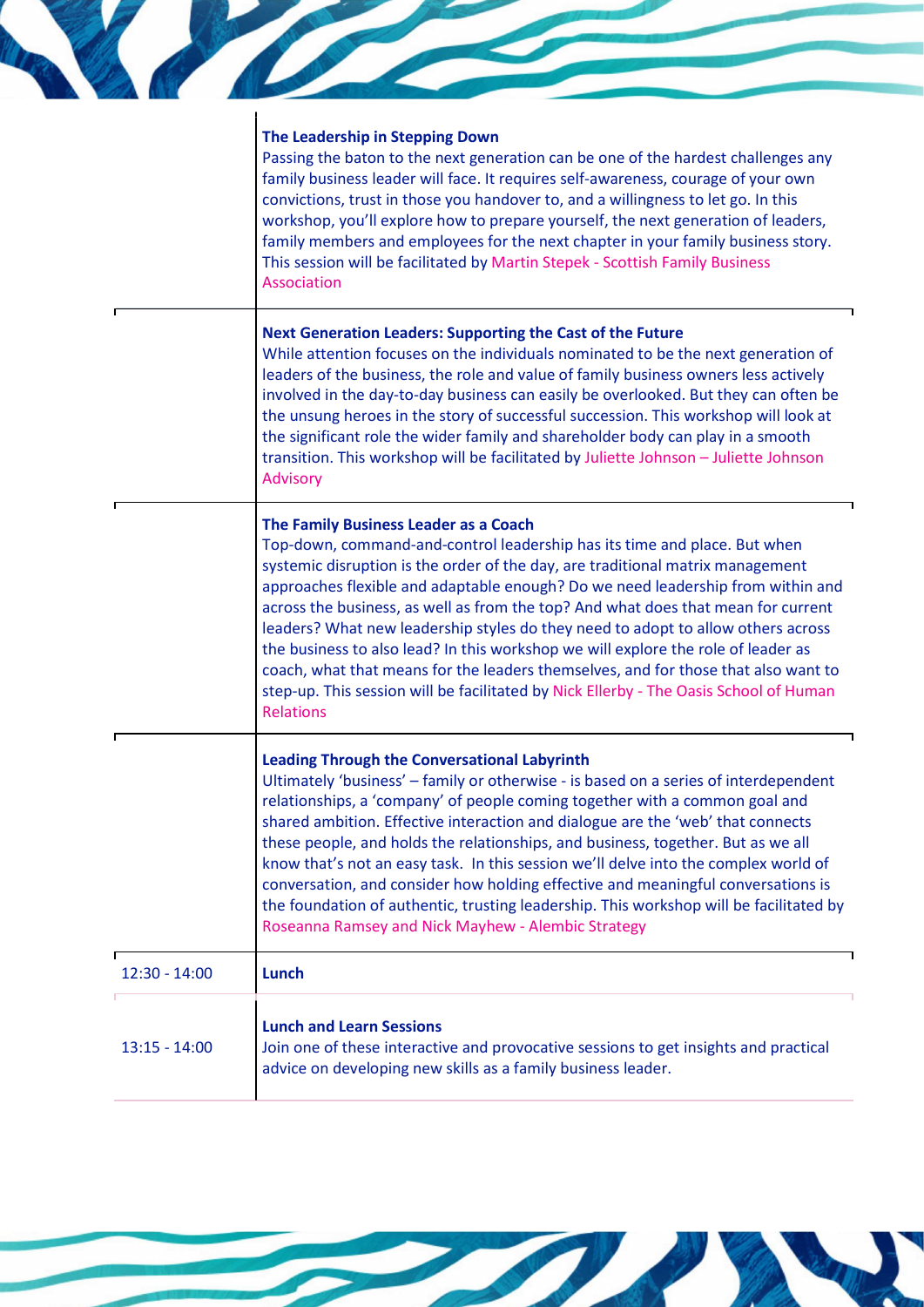|                 | <b>Leaders on Camera</b>                                                                                                                                                                                                                                                                                                                                                                                                                                                                                                                                                                                                                                                                                                                                                                                      |
|-----------------|---------------------------------------------------------------------------------------------------------------------------------------------------------------------------------------------------------------------------------------------------------------------------------------------------------------------------------------------------------------------------------------------------------------------------------------------------------------------------------------------------------------------------------------------------------------------------------------------------------------------------------------------------------------------------------------------------------------------------------------------------------------------------------------------------------------|
|                 | Want to be more confident and impactful on the big screen? This session will give<br>you the opportunity to experience and practice real-world interview scenarios with<br>a media professional. Jeremy Higham, award-winning ex-Channel 4 Documentary<br>Director, will share how he uses documentary techniques to get under the skin of<br>companies, unearthing the stories that really sets businesses apart. Higham &<br>Company helps leaders communicate the essence and values behind their brand to<br>inspire customers, motivate staff and draw in the best new recruits. They work with<br>companies including Boden, Charlie Bigham, Dualit and MARS to get their leaders<br>communicating confidently and impactfully. This session will be facilitated by<br>Jeremy Higham - Higham & Company |
|                 | <b>What Sets Leading Family Businesses Apart?</b><br>Following the recent publication of KPMG's 2022 Global Family Business Report, this<br>session will reveal the secrets of how family business leaders stay ahead of the<br>competition and continue to prosper and grow from generation to generation. The<br>session will be led by Tom McGinness - KPMG                                                                                                                                                                                                                                                                                                                                                                                                                                                |
|                 | Are Leaders of a Family Business Naturally Family Leaders?<br>Leading a business and being a family leader are not one and the same thing. But as<br>the leader of a family business, these roles and expectations can blur. Leading a<br>family business involves driving the performance of the business and working with<br>non-family Executives and Directors, but also preserving family cohesion; ensuring<br>the family shareholders act as responsible owners. This session will help current<br>leaders of the family business, family shareholders, as well as the NextGen<br>understand the complexity, nuances and demands of leading a family business.                                                                                                                                         |
|                 | Speakers include: Chloe Benest - Bettys & Taylor's, Michael Bibby - Bibby Line<br>Group, Damini Sharma - OM Group. This session will be facilitated by Prof. Ajay<br><b>Bhalla - Bayes Business School</b>                                                                                                                                                                                                                                                                                                                                                                                                                                                                                                                                                                                                    |
| $14:00 - 14:45$ | Family Business Leadership - It Takes a Community<br>When we talk about business leadership, people often think of the CEO and their<br>Executive team. But a successful multi-generational family business involves<br>leadership from all levels and generations. In this panel discussion, we will explore<br>how best to cultivate leadership both within your business and within your family<br>and the important role this plays in creating alignment and unity. We'll also look at<br>some of the mechanisms and structures that can help encourage and nurture future<br>leaders.                                                                                                                                                                                                                   |
|                 | Speakers include: Sir James Wates - Wates Group, Alex Sharpe - Family Council<br>Chair of Macphie. This panel session will be facilitated by Russell Howarth - Family<br><b>Business Partnership</b>                                                                                                                                                                                                                                                                                                                                                                                                                                                                                                                                                                                                          |
| $14:45 - 15:00$ | <b>The Year Ahead in Policy</b><br>Fiona Graham - Director of External Affairs and Policy, IFB                                                                                                                                                                                                                                                                                                                                                                                                                                                                                                                                                                                                                                                                                                                |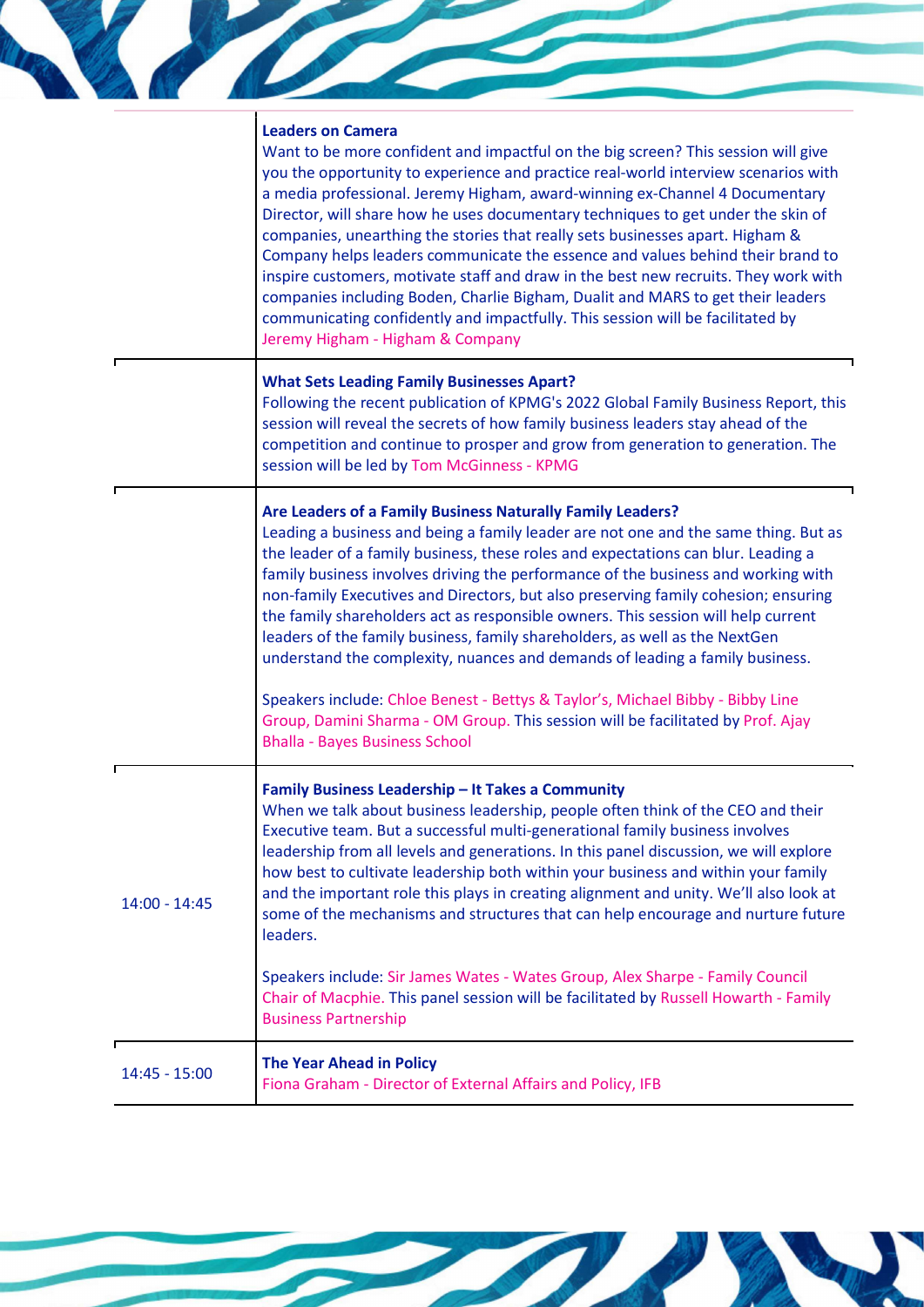| $15:00 - 15:45$ | <b>What's Next for Business Policy?</b><br>For the past 6 years, business policy has been dominated by crises, and short-term                                                                                                                                                                                                                                                                                                                                                                                                                                                                                                                          |
|-----------------|--------------------------------------------------------------------------------------------------------------------------------------------------------------------------------------------------------------------------------------------------------------------------------------------------------------------------------------------------------------------------------------------------------------------------------------------------------------------------------------------------------------------------------------------------------------------------------------------------------------------------------------------------------|
|                 | policy-making to react to rapidly changing events. In this session, we will take a<br>step back, look at the longer-term trends that will affect policy making in the year<br>ahead what that means for your business, and where there are opportunities for<br>the family business sector to influence and lead the debate.                                                                                                                                                                                                                                                                                                                           |
|                 | Speakers include: Natascha Engel - Policy Connect, Fraser Raleigh - SEC Newgate,<br>Philip Salter - The Entrepreneurs Network, Catherine van Weenen - NatWest. The<br>session will be facilitated by Fiona Graham - Director of External Affairs and Policy,<br><b>IFB</b>                                                                                                                                                                                                                                                                                                                                                                             |
| $15:45 - 16:15$ | <b>Break</b>                                                                                                                                                                                                                                                                                                                                                                                                                                                                                                                                                                                                                                           |
| $16:15 - 17:00$ | How Do You Activate the Next Generation of Leaders?<br>It's the inevitable question. As we look to the next generation as the inheritors and<br>stewards of the business for generations to come, how can we prepare them for the<br>role and responsibility, whilst acknowledging their approach and priorities may<br>differ from the current generation, and the world they will be tasked with leading<br>the business through will be markedly different from the one we have today. This<br>panel session will look at how to activate your Next Generation to get involved in<br>the family business and give them space to make their own way. |
|                 | Speakers include Maria Villax - 3rd generation family member of Hovione<br>Pharmaceuticals & Tomas Blakemore - A F Blakemore & Son Ltd. This session will be<br>facilitated by Dr Rania Labaki - HEDHEC Business School                                                                                                                                                                                                                                                                                                                                                                                                                                |
| $17:00 - 17:45$ | <b>Family Business in the Spotlight: Westmorland Family</b><br>Chair and second-generation family member, Sarah Dunning will share her insights<br>on leading the family firm through volatile times; how they have been cultivating<br>resilience both externally and internally, and her reflections on the importance of<br>diversity. This fireside chat will be facilitated by Ken McCracken - MFBC                                                                                                                                                                                                                                               |
| $17:45 - 18:00$ | The IFB - Looking to the Future, Neil Davy - IFB CEO                                                                                                                                                                                                                                                                                                                                                                                                                                                                                                                                                                                                   |
| $18:00 - 20:00$ | <b>Drinks Reception</b><br>Join us for our drinks reception where you will have the opportunity to network<br>with new and old friends from the IFB community.                                                                                                                                                                                                                                                                                                                                                                                                                                                                                         |
| Fri 10 June     | DAY <sub>2</sub>                                                                                                                                                                                                                                                                                                                                                                                                                                                                                                                                                                                                                                       |
| $8:30 - 9:00$   | <b>Registration and Breakfast</b>                                                                                                                                                                                                                                                                                                                                                                                                                                                                                                                                                                                                                      |
|                 |                                                                                                                                                                                                                                                                                                                                                                                                                                                                                                                                                                                                                                                        |
| $9:00 - 9:15$   | <b>Welcome</b> with Sir James Wates - IFB Chairman                                                                                                                                                                                                                                                                                                                                                                                                                                                                                                                                                                                                     |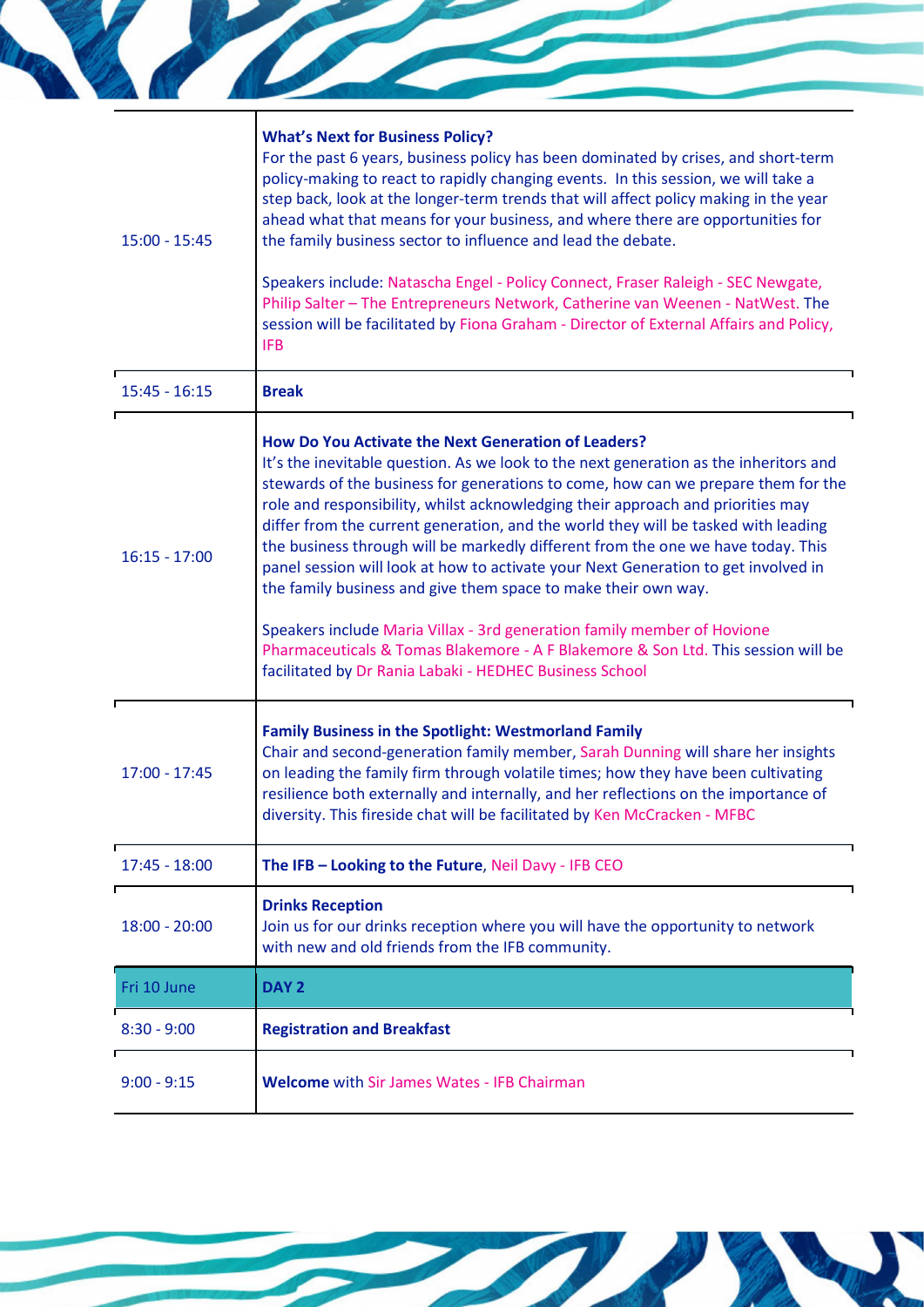| $9:15 - 10:00$  | Tandem Leadership - Family and Non-Family Working Together<br>In this panel session, we will explore how family and non-family can seamlessly and<br>effectively work together whilst acknowledging the inherently different stakes and<br>interests in the business. We will be joined by Warren Haskins and Julian Winfield -<br>Haskins Garden Centres. The conversation will be facilitated by Tom McGinness -<br><b>KPMG</b>                                                                                                                                                                                                                                                                                                                             |
|-----------------|---------------------------------------------------------------------------------------------------------------------------------------------------------------------------------------------------------------------------------------------------------------------------------------------------------------------------------------------------------------------------------------------------------------------------------------------------------------------------------------------------------------------------------------------------------------------------------------------------------------------------------------------------------------------------------------------------------------------------------------------------------------|
| $10:00 - 11:15$ | <b>INTERACTIVE SESSIONS</b>                                                                                                                                                                                                                                                                                                                                                                                                                                                                                                                                                                                                                                                                                                                                   |
|                 | <b>Family Council Leaders</b><br>Where do the boundaries of the business and the family lay? Family Councils can<br>help you navigate the blurred lines which seem to separate the two. This session<br>provides a safe space for participants to share how they run their Family Councils;<br>discuss challenges they face, and generate ideas on how to approach issues arising.<br>This session will be open only to participants involved in their Family Council and it<br>will be facilitated by Juliette Johnson - Juliette Johnson Consultancy                                                                                                                                                                                                        |
|                 | <b>IFB Chairs - A New Community</b><br>As part of the launch of new Communities within the IFB Network, this roundtable<br>will provide a safe space for Chairs of Family Business Boards to share their<br>experiences; exchange and discover new insights; and receive peer feedback. The<br>discussion is only open to Chairs of Family Business Boards. This roundtable<br>discussion will be facilitated by Sir Michael Bibby - Bibby Line Group                                                                                                                                                                                                                                                                                                         |
|                 | <b>Leading From the Heart</b><br>For many years overlooked, emotional intelligence, or EQ, is now being recognised<br>as an essential component of effective leadership. This interactive workshop will<br>explore how EQ can be applied to lead today and engage the next generation. It will<br>include practical skills to ensure your leadership helps nurture the quality of<br>relationships your business depends on for the future. This session will be<br>facilitated by Becky Hewitt - Kin & Co                                                                                                                                                                                                                                                    |
|                 | The Family Business Leader as a Coach<br>Top-down, command-and-control leadership has its time and place. But when<br>systemic disruption is the order of the day, are traditional matrix management<br>approaches flexible and adaptable enough? Do we need leadership from within and<br>across the business, as well as from the top? And what does that mean for current<br>leaders? What new leadership styles do they need to adopt to allow others across<br>the business to also lead? In this workshop, we will explore the role of the leader as<br>coach, what that means for the leaders themselves, and for those that also want to<br>step-up. This session will be facilitated by Nick Ellerby - The Oasis School of Human<br><b>Relations</b> |